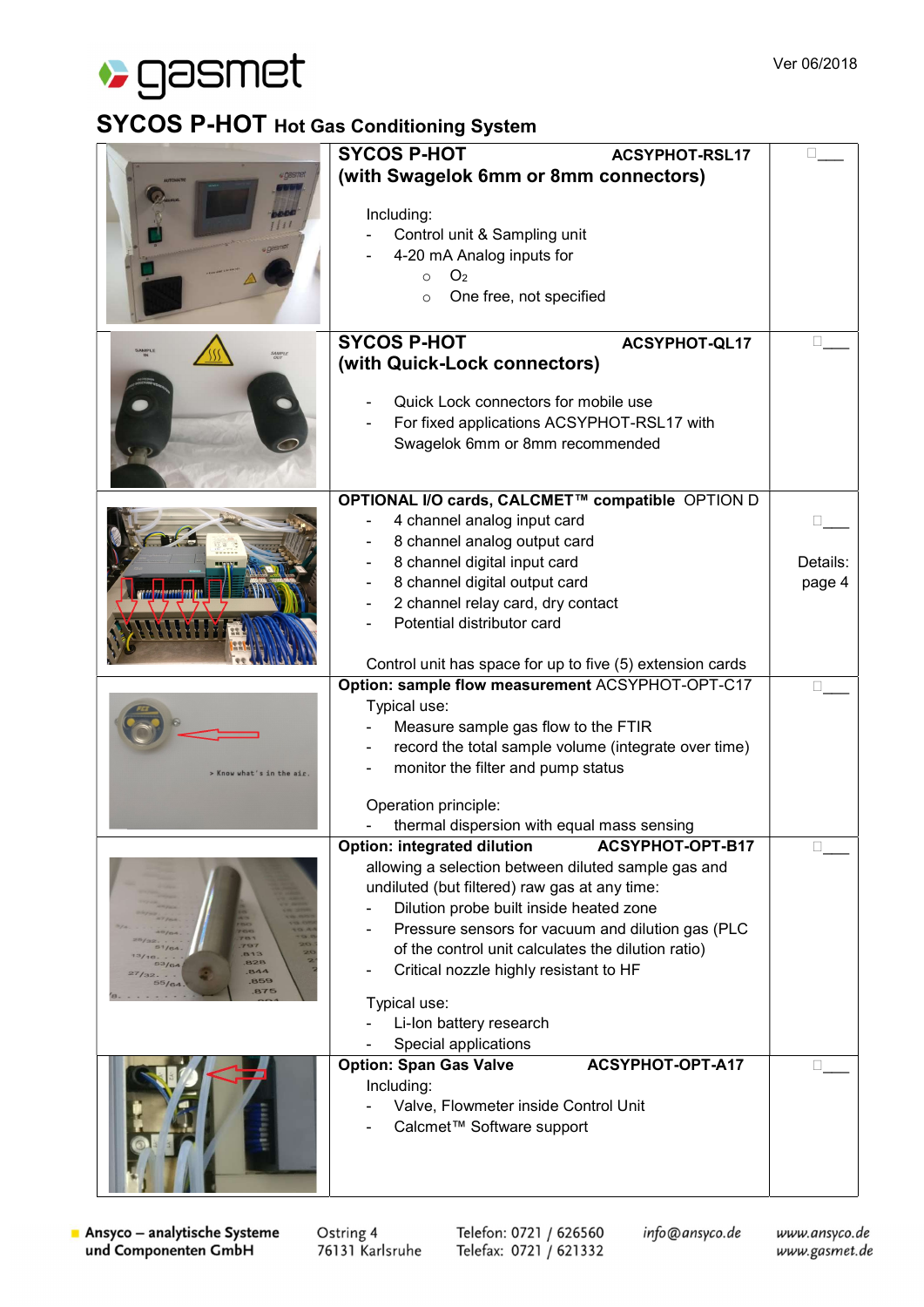## SYCOS P-HOT Hot Gas Conditioning System

|           | <b>Additional sampling unit</b><br>ACSYPHOT-ZONE-RSL17      |        |
|-----------|-------------------------------------------------------------|--------|
|           | ACSYPHOT-ZONE-QL17                                          |        |
|           | In case two point sampling needed, for example:             |        |
|           | 1 <sup>st</sup> sampling point before catalyst<br>$\circ$   |        |
|           | 2 <sup>nd</sup> sampling point after catalyst<br>$\circ$    |        |
|           | Automatic sample line selection with CALCMET™               |        |
|           | Heated lines and their control not included                 |        |
|           | Pre-filter unit for EN45545<br>ACSYPHOT-FIL-U-QL17          |        |
|           | Typical use:                                                |        |
|           | Material & Fire testing applications                        |        |
|           | SYCOS-P-HOT can be used both upstream or                    |        |
|           | downstream with this extension                              |        |
|           | Fulfils the extended requirements of the EN45545            |        |
|           | Includes:                                                   |        |
|           | Gasmet filter, temperature control (max 180°C)              |        |
|           | Temperature controllers for 1 heated lines                  |        |
|           | <b>AC-CASE</b><br><b>Compact transport case with wheels</b> |        |
|           | 19" transport case:                                         |        |
|           | Removable front + back covers                               |        |
| AIR CARGO | Place for heated lines                                      |        |
|           | Shock protection                                            |        |
|           | Sampling unit housed inside                                 |        |
|           | Wheels                                                      |        |
|           |                                                             |        |
|           |                                                             |        |
|           | Typical "semiportable" 19 "rack with wheels AC-RACK         | $\Box$ |
|           | Easily movable system:                                      |        |
|           | maximum height 25U (ca 140 cm)                              |        |
|           | place for control unit, sampling unit, computer, pull-      |        |
|           | out display and keyboard, FTIR, FID, O2, etc                |        |
|           | wheels                                                      |        |
|           |                                                             |        |
|           |                                                             |        |
|           |                                                             |        |
|           |                                                             |        |
|           |                                                             |        |
|           |                                                             |        |
|           |                                                             |        |
|           |                                                             |        |
|           |                                                             |        |
|           |                                                             |        |
|           |                                                             |        |
|           | Heated lines, probes, other accessories                     |        |
|           | SYCOS P HOT includes connectors for two heated              |        |
|           | lines, PT100.                                               |        |
|           | Pump membrane kit for KNF N 012<br>ACKNF012KIT              |        |
|           | For maintenance:                                            |        |
|           | Pump membranes need to replaced regularly,                  |        |
|           | typically once or twice a year depending on the use         |        |
|           |                                                             |        |
|           |                                                             |        |

Ostring 4<br>76131 Karlsruhe

Telefon: 0721 / 626560<br>Telefax: 0721 / 621332

info@ansyco.de

www.ansyco.de www.gasmet.de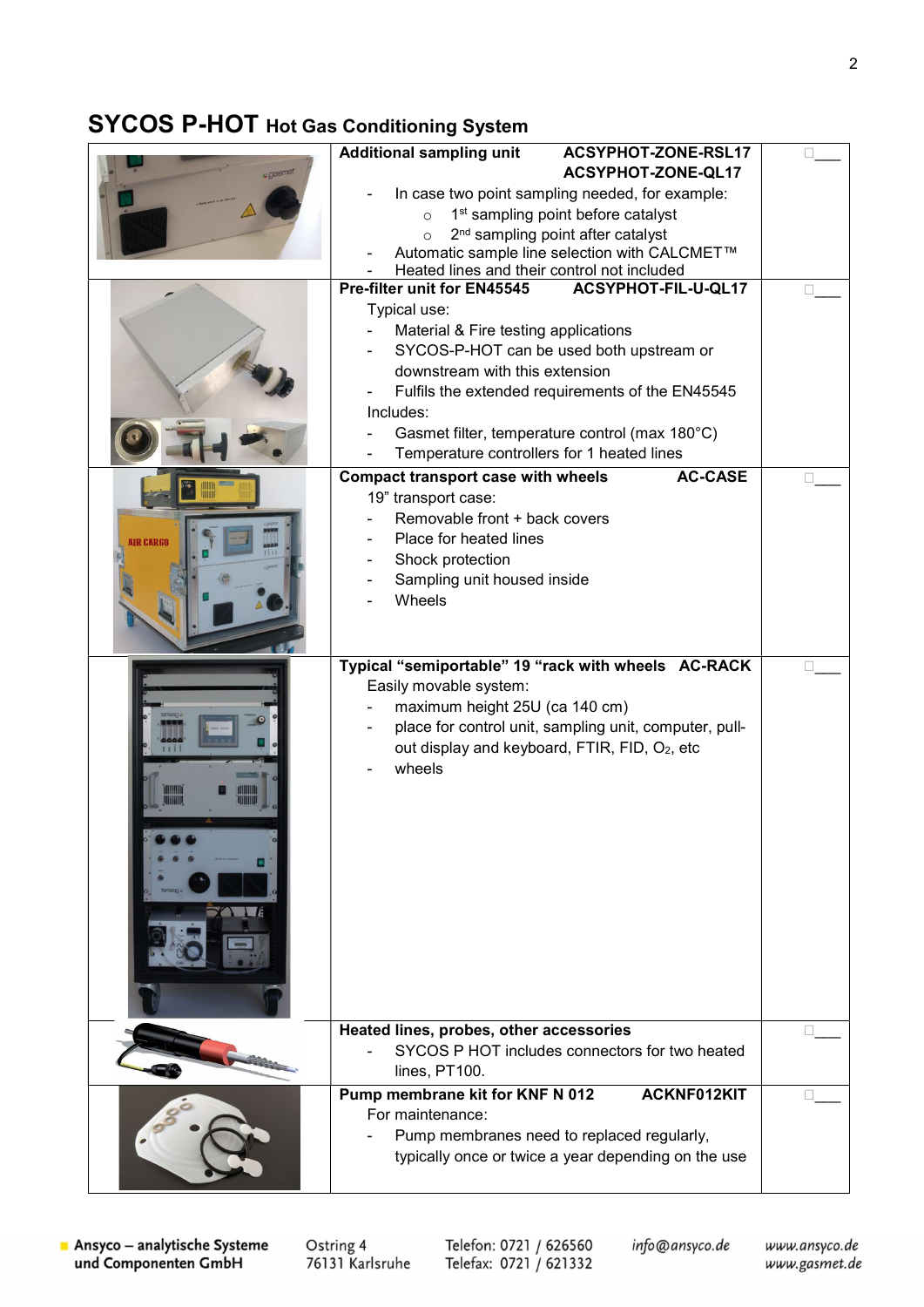

## SYCOS P-HOT: Special items…

| <b>.</b> gasmet<br>0000<br><b>gasmet</b> | <b>SYCOS P-HOT multi-analyzer version</b><br>Hot Gas Conditioning System designed for<br>parallel wet chemical sampling<br><b>ACSYA-TT1PHT</b><br>Including:<br>Control unit & Sampling unit<br>2 <sup>nd</sup> pump for 3 auxiliary gas outlets<br>4-20 mA Analog inputs for<br>O <sub>2</sub><br>$\circ$<br>One free, not specified<br>$\circ$ |  |
|------------------------------------------|--------------------------------------------------------------------------------------------------------------------------------------------------------------------------------------------------------------------------------------------------------------------------------------------------------------------------------------------------|--|
| · gasmet                                 | Control unit with full CALCMET™ support<br>Typical use:<br>"Build your own system"<br>Available for OEM customers and universities only<br>Requires Siemens ET 2000 SP                                                                                                                                                                           |  |
|                                          | Monitor + computer:<br><b>Industrial Computer</b><br>ACCGPC4<br>for fixed installations*                                                                                                                                                                                                                                                         |  |
|                                          | <b>ACSYA-TT1PHT</b><br>Pull out keyboard+monitor+touchpad (image left)<br>19", 1HU pull out monitor with keyboard is practical<br>combination with an industrial 19" PC<br>* A laptop PC is typically most practical solution for<br>mobile systems. However, for fixed installations a 19"<br>industrial PC is a recommended solution           |  |

Ostring 4<br>76131 Karlsruhe

Telefon: 0721 / 626560<br>Telefax: 0721 / 621332